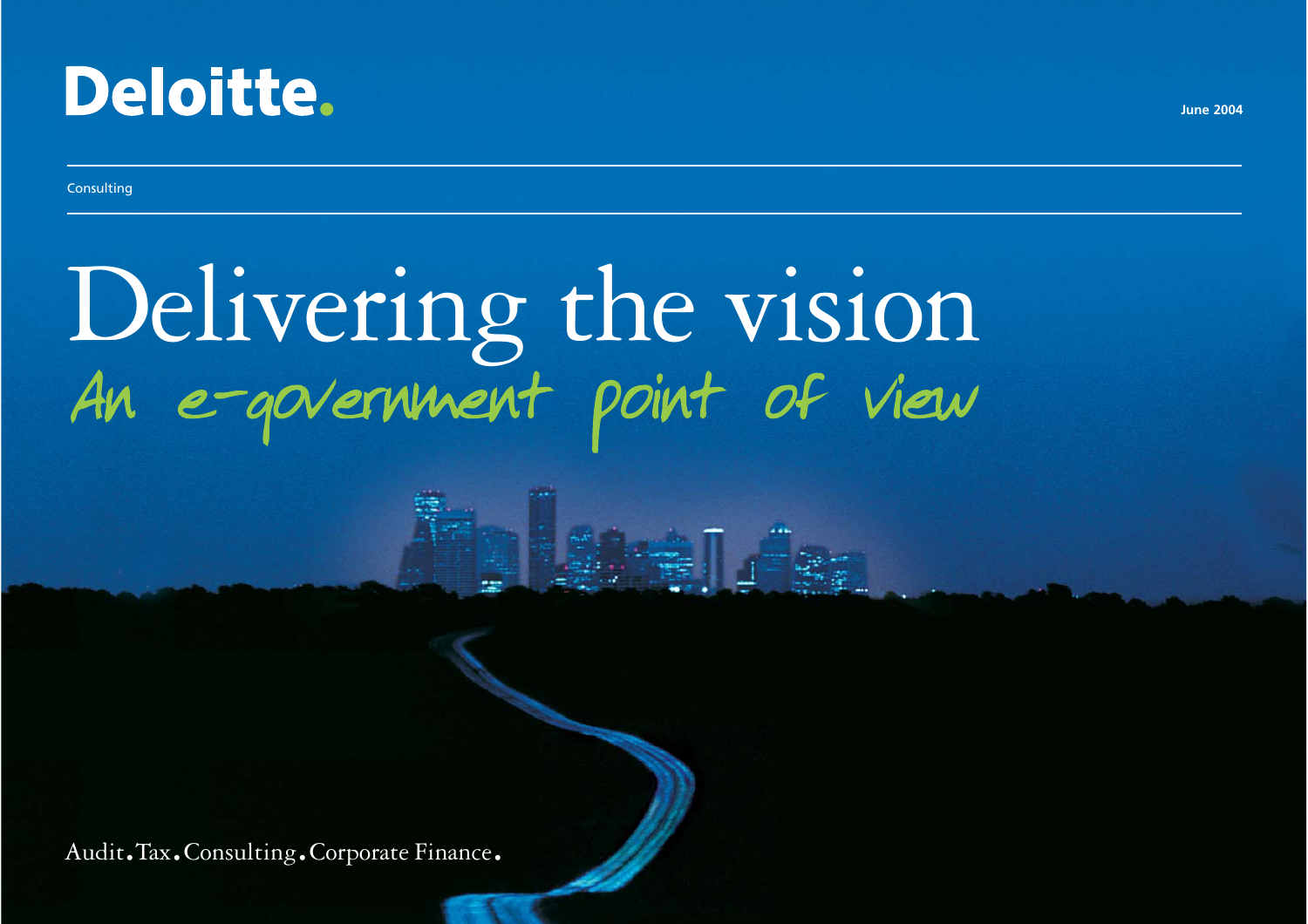#### **Contents**

|                            | raye           |
|----------------------------|----------------|
| Introduction               | 1              |
| The Target Vision          | $\overline{2}$ |
| <b>Transforming Access</b> | $\overline{3}$ |
| Service Rollout            | 6              |
| Service Evolution          | 7              |
| Capability & Capacity      | 10             |
| Technology                 | 11             |
| Insights                   | 12             |
| Contacts                   | 13             |

 $P = -$ 

This point of view presents Deloitte's latest thinking on how local authorities can deliver their e-government and customer service agendas. The analysis is based on our practical experience of working with a range of public sector organisations in the UK and beyond. Our intention is to inform and stimulate your thinking; to continue the process please contact any of the following:

#### Pete McIntyre

201 Deansgate Manchester M60 2AT 0161 455 6835 pemcintyre@deloitte.co.uk

#### **London**

Rob Bryant 020 7007 2981 rmbryant@deloitte.co.uk

Chris Sullivan 020 7303 4646 chsullivan@deloitte.co.uk

#### **Midlands**

Mark Lawrie 0121 695 5981 mlawrie@deloitte.co.uk

#### **Northern England**

Frank Wilson 0161 455 6355 fwilson@deloitte.co.uk

#### **Northern Ireland**

Paul Clarke 028 9053 1121 paclarke@deloitte.co.uk

### **Scotland**

Robert Wilson 0131 535 7437 robewilson@deloitte.co.uk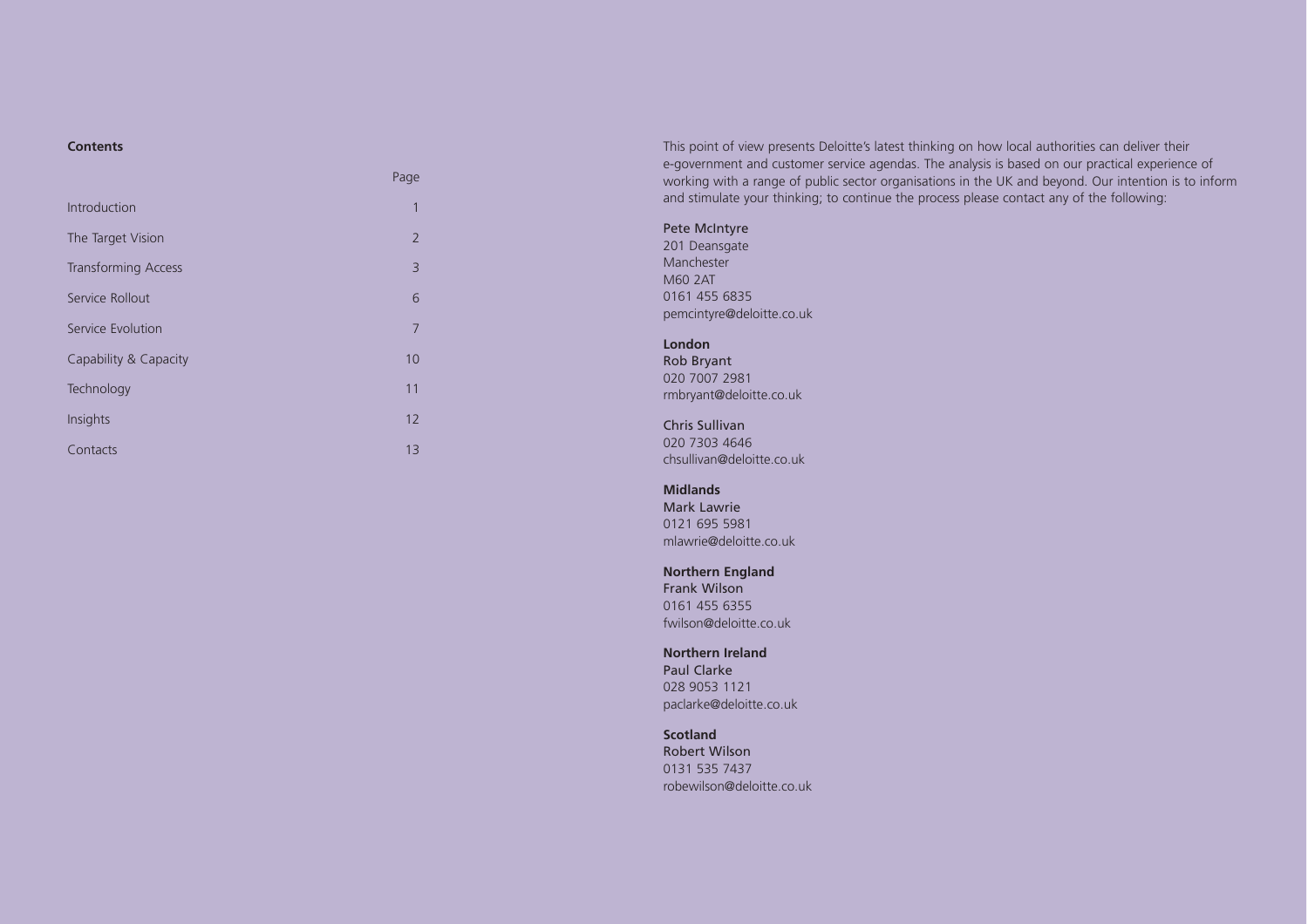### Introduction

The customer services revolution in the private sector has created a level of expectation in the public sector unparalleled in its history. This has combined with a desire within the public sector to reassess the way services are delivered and managed. Variously described as Modernisation or Transformation, and informed by the opportunities that e-government can bring, authorities have defined alternative approaches to service delivery.

Even allowing for local differences, Deloitte has observed a fairly consistent core vision developing, best summarised as "Building Access to Better Services". This vision demands enhanced customer access channels to a transformed service delivery organisation.

In 2001 Deloitte published "Creating the Vision" to assist local authorities in constructing their visions. Now that this strategy work is largely complete, we have turned our attention to delivery. "Delivering the Vision" explains how an authority can turn the vision of Building Access to Better Services into reality.

This document begins by summarising the **Target Vision** for a typical authority and examines the key themes essential for successful delivery:

- **Transforming Access** describes the phased approach the authority will use to migrate to its new access channels.
- **Service Rollout** illustrates how the authority will gradually enhance service delivery capability across the new access channels.
- **Service Evolution** explains how services will transition from the as-is state into the future vision of multiple access channels delivering a wide range of services to a significant depth of provision.
- **Capability and Capacity** discusses the skills an authority must bring to bear in delivering the vision.
- **Technology** summarises the key concepts surrounding the enabling technologies that support the vision.

**We conclude by sharing some of the insights Deloitte has developed in working with authorities to transform their organisation and deliver the vision.**

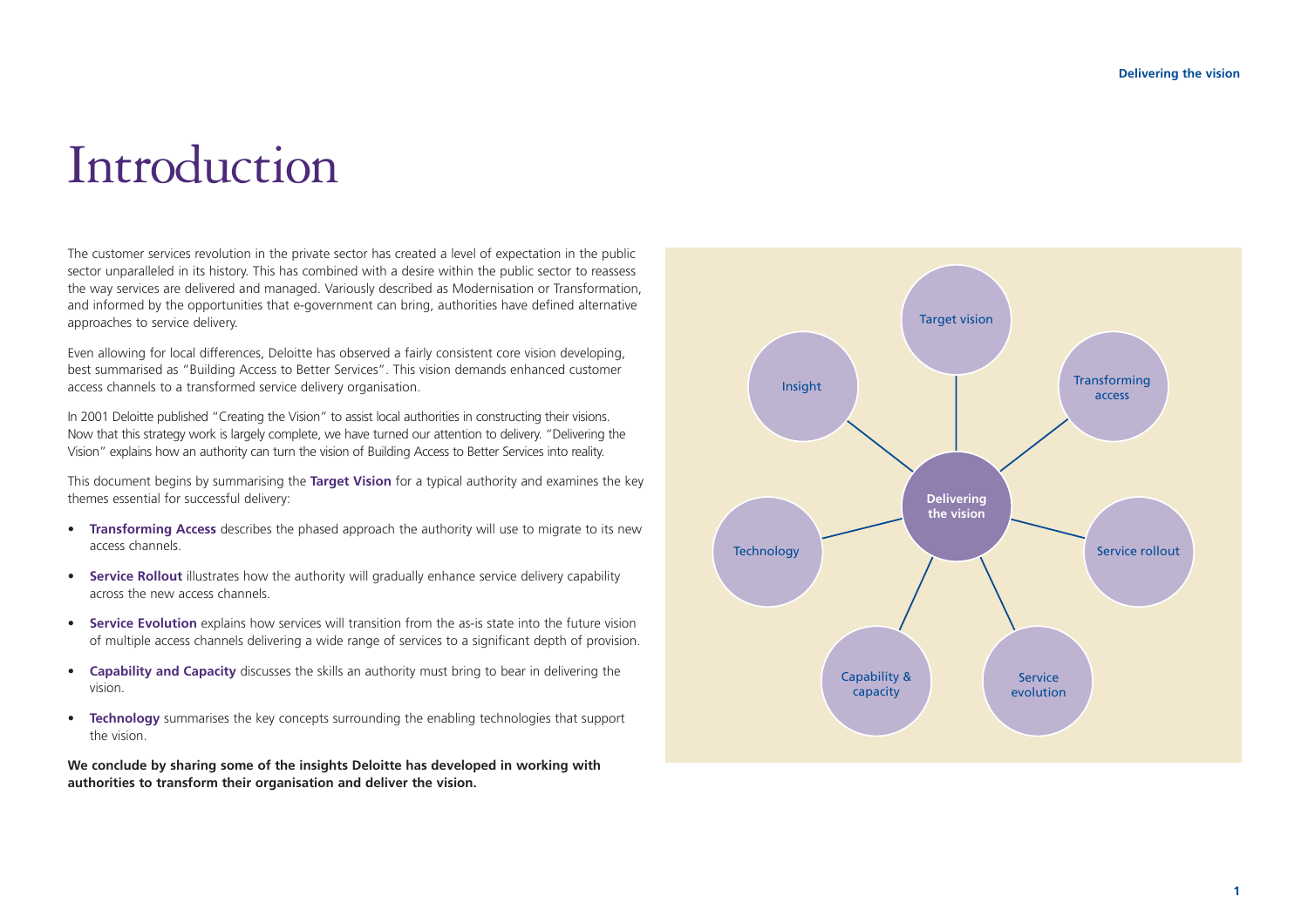### The Target Vision

To deliver the Vision an authority must design its operations with the customer at the centre of service provision. Customers typically fall into three major groupings, residents, businesses and visitors. Authorities must evaluate their differing requirements for access to services. Across all these groupings individuals will have different access preferences depending on their requirements for speed, need for personal contact and ability to travel to an authority's premises. Access routes typically consolidate into:

- telephone (whether via a contact centre, reception or direct line);
- self service (typically electronically aided e.g. via a kiosk or website);
- face to face (via a multi-service 'one-stop shop' or a service specific reception point); and
- outreach (e.g. a representative of the authority visiting the customer in their home).

The organisation is designed around a front and back office split. The front office handles initial customer contact, resolving as many enquiries as possible at the first point of contact. Where specialist input is required the enquiry is routed to the relevant back office for resolution. Typically, an appropriately skilled front office can target resolving 70-90% of enquiries at first point of contact.

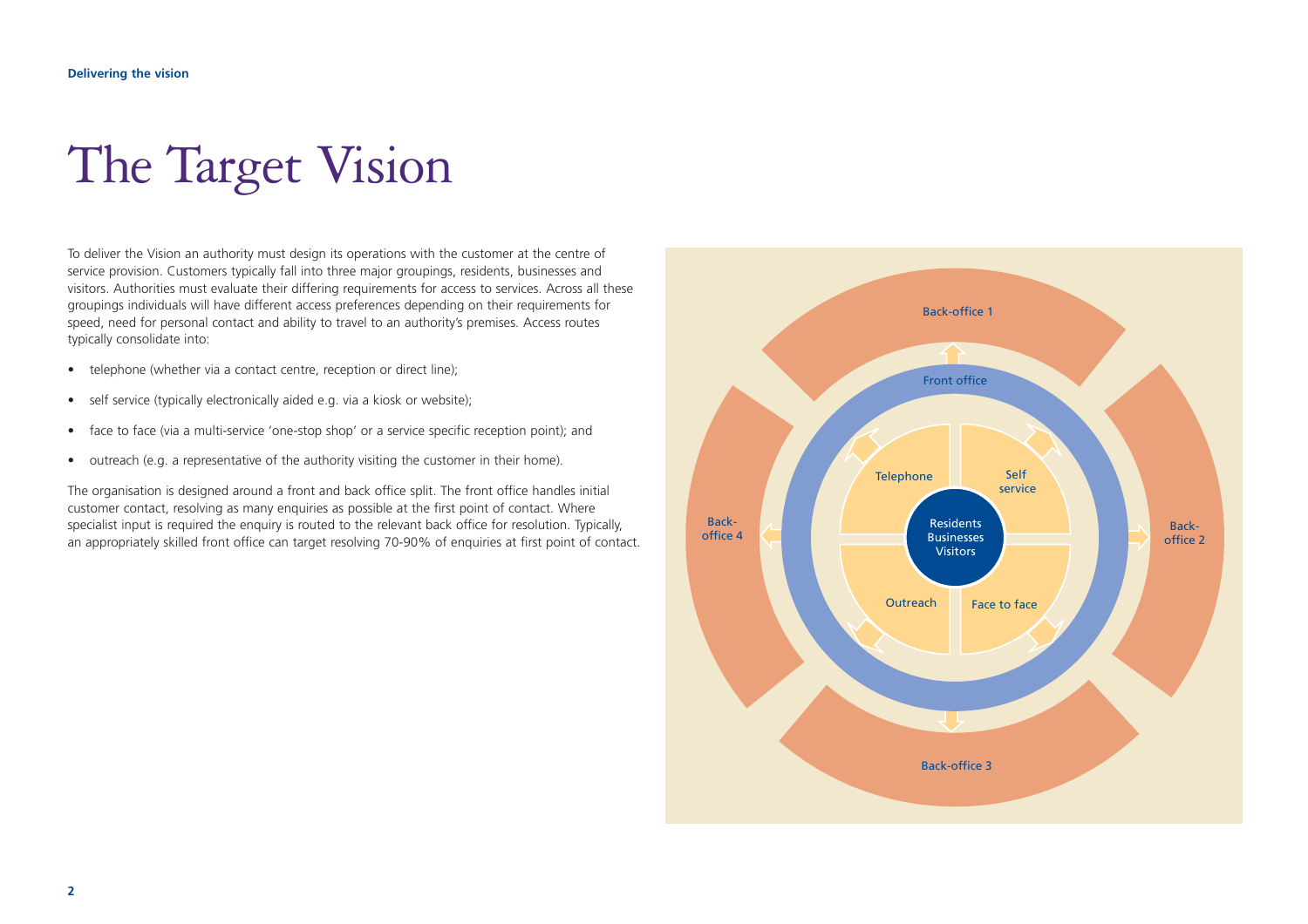### Transforming Access – Phase 0

Four generic access routes manifest into a range of access channels:

- Service receptions (a single-service reception point whether face-to-face or via the telephone).
- Corporate one-stop shops (a single location encompassing face to face access to multiple services).
- Electronic self-service (web-sites and kiosks).
- Corporate contact centre (a telephone version of the corporate one-stop-shop).
- The traditional postal route.

Phase 0 is the state prior to transformation. Some self-service may be available, with limited corporate one-stop provision. However, as access reflects the authority's historic organisation structure, service receptions are the main access route. Customers must identify and then contact the service they feel meets their particular need. There is limited ability to resolve multiple enquiries and no single approach to customer service. Examples of customer dissatisfaction with these arrangements are:

- "You are never open when I want."
- "I don't know which part of the council to contact."
- "I keep being passed from pillar to post."
- "Why do I have to keep repeating my story?"

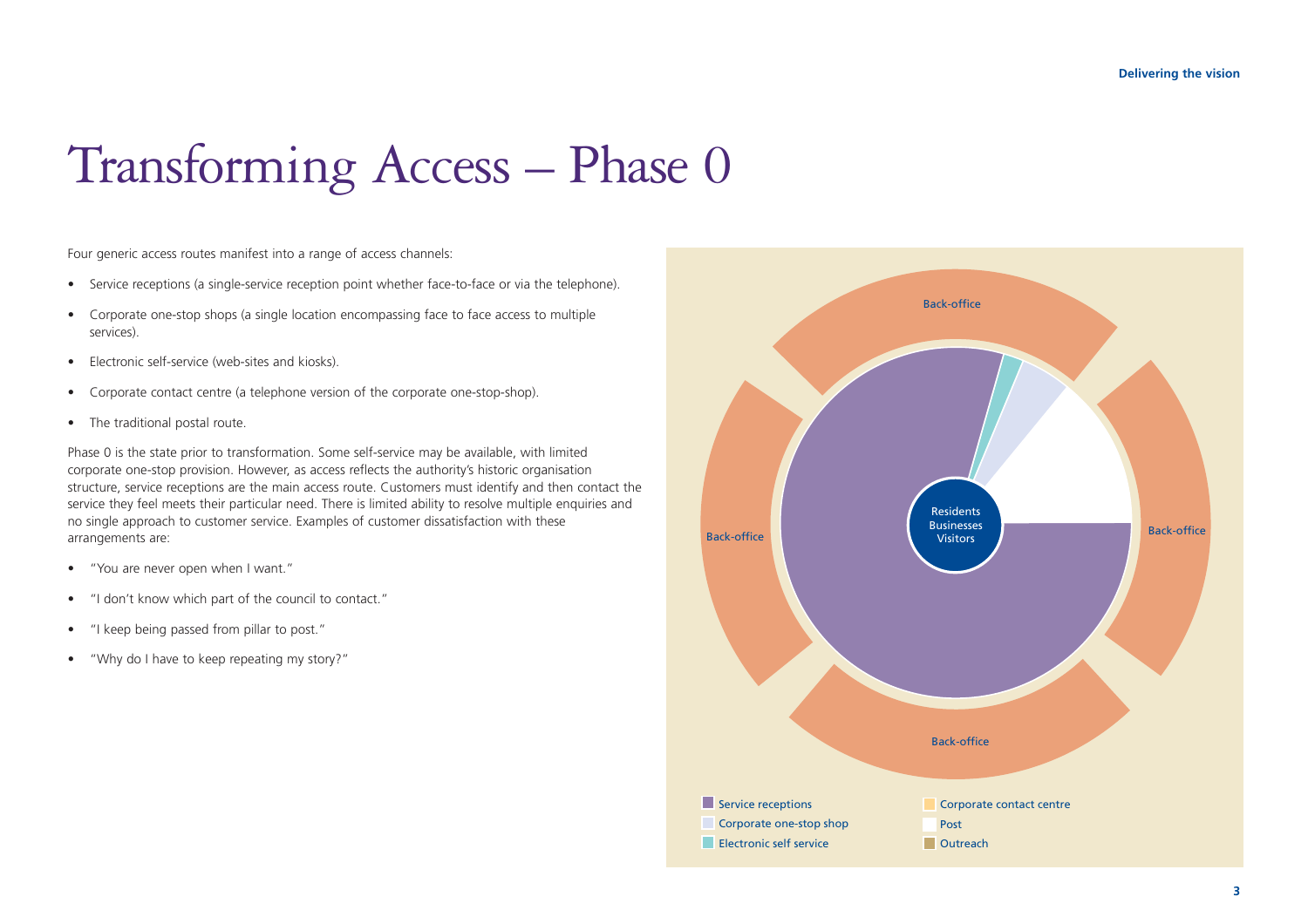### Transforming Access – Intermediate Phase

When customers are queried on their access preferences the results are consistent.

- The telephone is typically the preferred route, with an increasing minority demanding improved self-service capabilities.
- There is a vocal minority requiring efficient face-to-face access and a general desire for a simple route to a joined-up organisation.
- There is a distinction between generic enquiries or simple transactions, and longer-term 'case-based' relationships. For long-term relationships direct access into the back office must be allowed. However, a large number of interactions fall into the simpler enquiry/transformation type, these are ideally suited to efficient front office resolution.

The Intermediate phase sees the introduction of a corporate call centre capable, even in the early phases of roll-out, of handling the majority of contacts. The technology and processes that support contact centre operations also support face-to-face and web portal activities. The role of the corporate one-stop-shop is enhanced, and self-service capability grows organically as the authority's web-site increases its capacity for self-service delivery.

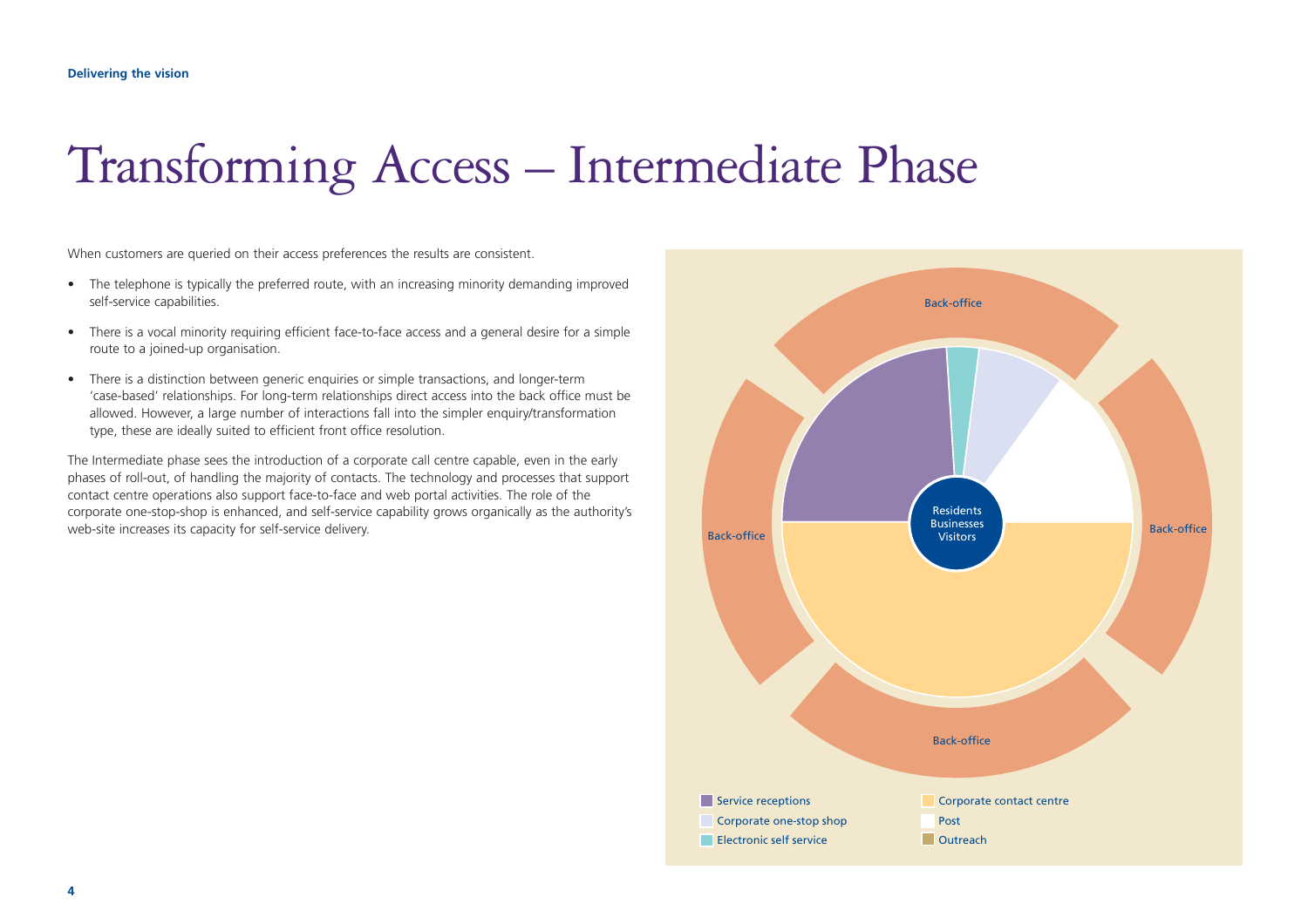### Transforming Access – Final Phase

The final phase sees further waves of capability being implemented into the corporate channels of contact centre, one-stop-shop and web self-service. Now these corporate channels can handle all enquiries, routing them to the back-office only when a service specialist is required. Around 80% of enquiries are now resolved at first point of contact by generic officers in the front office.

The outreach channel is now enabled. Field workers bring the same capabilities into people's homes and mobile surgeries are available via the corporate contact centre and one-stop-shops.

The authority can now address the opportunity to migrate activity into the most efficient access channels. This has already begun. Simple economies of scale allow the corporate channels to be more efficient than the previous myriad of service specific reception points.

Customers have selected the new channels primarily due to easier access via longer opening hours and an improved customer experience. The next challenge is to encourage self-service, which is the optimum channel for the authority. A mixture of incentives are offered, but care must be taken here to avoid introducing or exacerbating social exclusion.

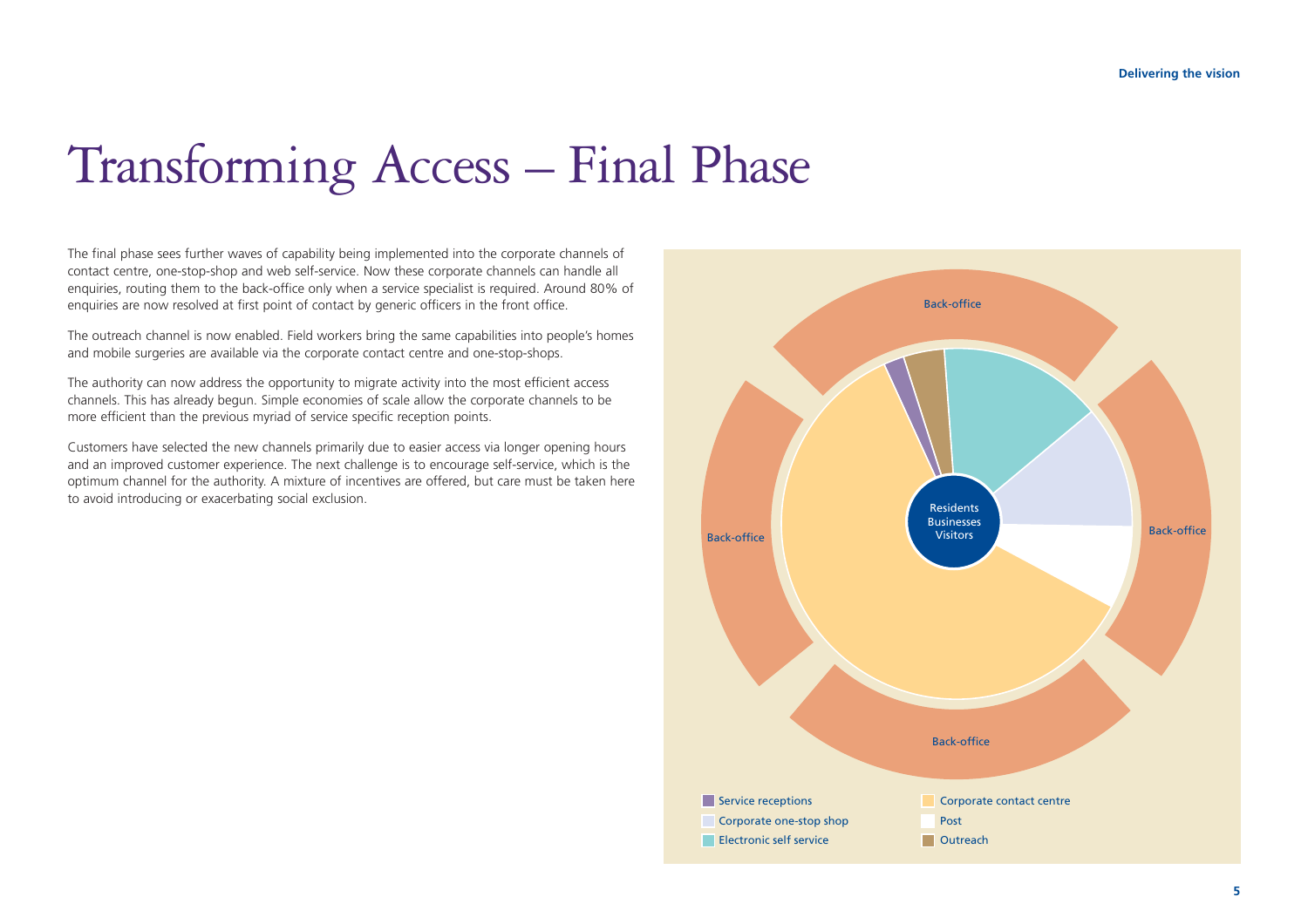### Service Rollout – The 'T' Model

Simple fulfilment encompasses areas such as information provision, literature requests etc. Even such basic fulfilment can cover the majority of customer contacts; for more complex enquiries the contact details are captured and then handed over to the back office for resolution.

More complex fulfilment can encompass areas such as taking bookings, capturing applications, performing assessments for services. With such capabilities the front office can resolve 80% of contacts on a one-and-done basis with no need for handover.

Typically Phase 1 enables basic customer contact across all services (an example set is shown in the diagram), with more sophisticated capability in a number of service areas, hence the 'T' model shown in Phase 1. Subsequent phases consist of rolling out additional front office capability across service areas. Phasing decisions are driven by considerations of business requirements, technology and people issues. This rollout is supported by the development of robust business cases identifying the costs and benefits of the more sophisticated front office.

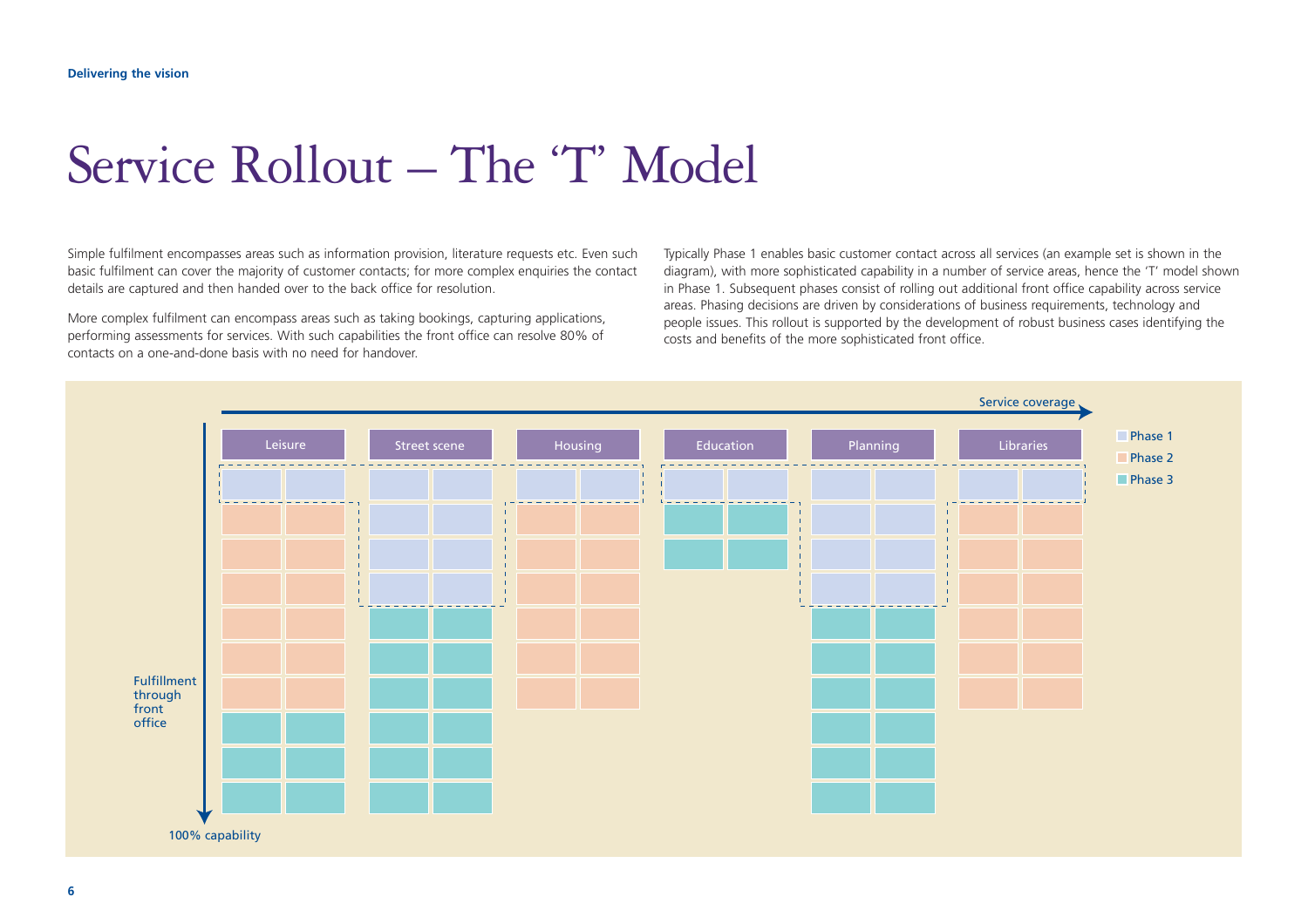### Service Evolution

The local authority transforms its service delivery capability by progressing along three complementary axes:

- the range of access channels;
- the number of services available in each channel; and
- the depth of fulfilment provided for a service in a particular channel.

Each service is unique in its requirements and the degree of front office service fulfilment and the most appropriate channels for delivery will vary from service to service.

The authority must analyse its services and prioritise accordingly to develop a transformation plan. This plan will allow the authority to evolve from the as-is situation of minimal provision to the to-be state where many services are delivered to a significant depth of service fulfilment across the full range of access channels.

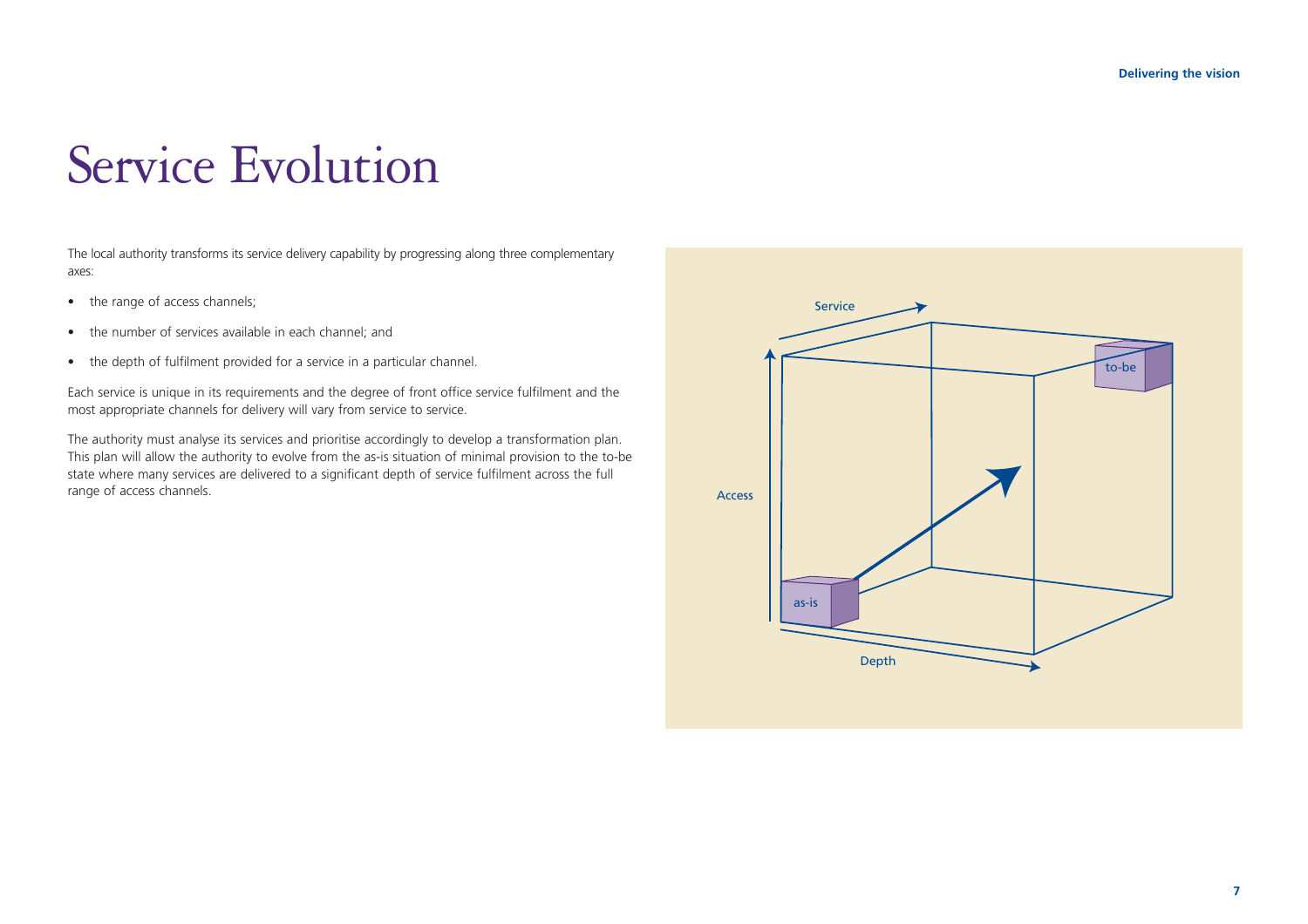### Service Evolution – An Example

The service axis represents the wide range of services that any authority delivers to its customers. Migrating each individual service along the access and depth axes will allow the authority to deliver its to-be vision. Analysing benefits provision (e.g. how a customer enquires about, applies for and receives a benefits payment) provides an insight into how one service evolves along the axes of access and depth.

In Phase 0 there is no sophistication in service provision. Customers have to physically visit the relevant authority office during limited opening hours and wait to see a service-specific officer. Any customers requiring additional services will have to visit different service reception points.

By Phase 1 the authority has expanded its telephony access channel by creating a corporate contact centre. Rather than knowing which is the relevant department, customers can now call the contact centre, perhaps during the early evening opening hours. A trained representative interprets the customer's problem as a service request and is able to provide up-to-date information about the benefits options available and how they can be accessed. The informed customer now understands her potential entitlement and is able to visit the correct department the following day with all relevant documentation to ease a speedy application.



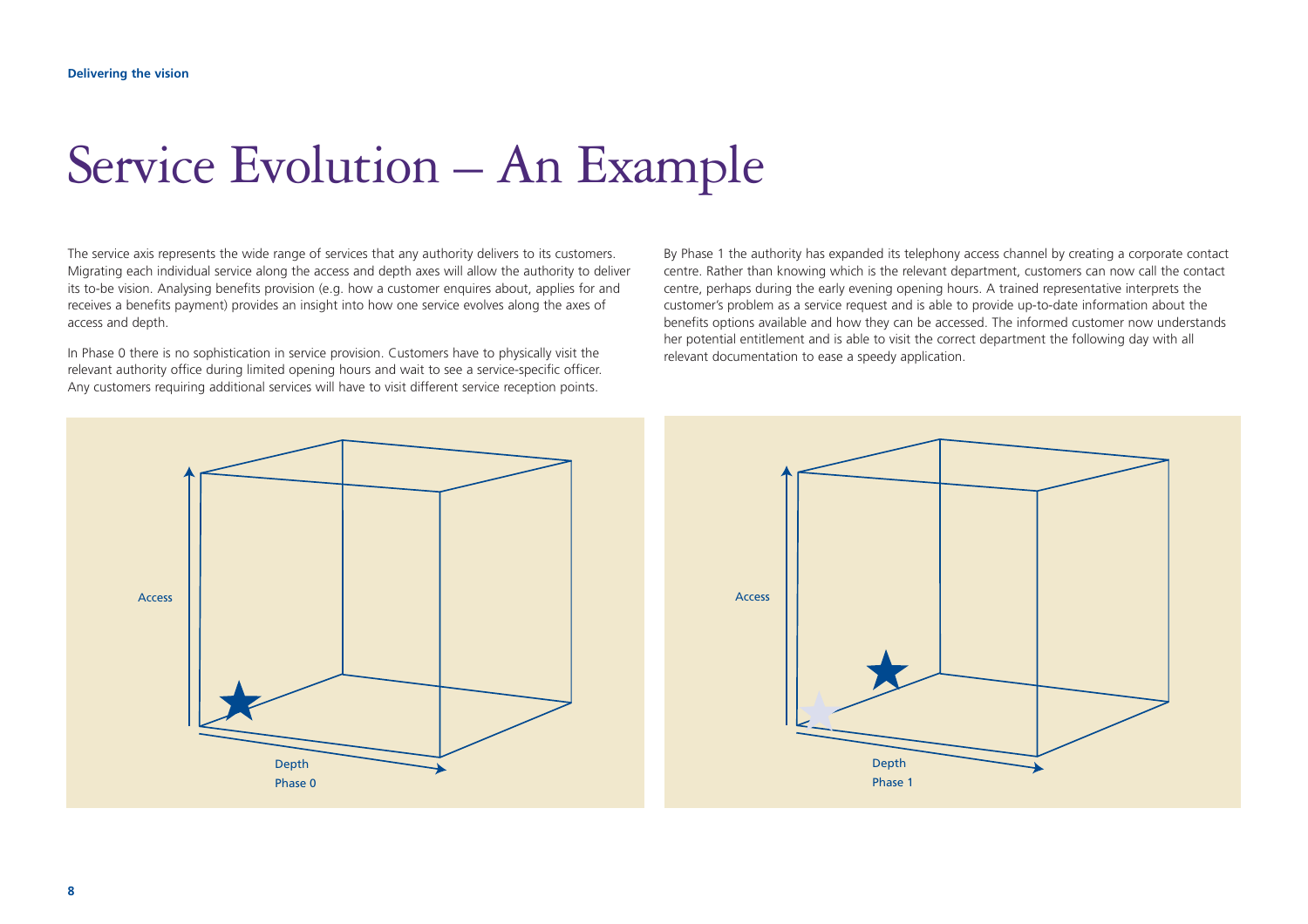At Phase 2 the front-office representatives have been given additional tools to improve the level of service fulfilment they can offer. Their ICT systems now support eligibility assessment. Again the customer calls out-of-hours. Following appropriate security validation, the officer takes the customer's details, carries out a comprehensive assessment and provides an initial view on eligibility for the benefit. In addition, a booking is made for the customer to visit a specialist in the back office. At the appropriate time the next day the customer visits the specialist who has the partially completed application details available electronically. The application is updated, finalised and payment is authorised without further delay.

The increased depth of service provision is now available across a number of access channels. The corporate call centre has been joined by corporate one-stop shops in busy locations in the town. In addition, the web channel now provides access to all the frequently-asked-questions and general information relating to the service.

By Phase 3 the to-be vision has been reached. Capability in the one-stop shops has been enhanced and now front-office staff can lead a customer through all phases of the application. After reviewing and updating the business processes supporting the service, the authority has empowered the front-office staff to approve eligibility claims, and sophisticated workflow systems ensure adequate controls are built into the new process.

The self-service channel has been augmented to allow customers to perform initial eligibility assessments via the web or kiosks within libraries, although legislative requirements regarding the provision of documents prevents full self-service. The outreach channel has now been enabled. Front-office staff from one-stop shops, supported by mobile technology, are able to visit customers via mobile 'surgeries' at e.g. supermarkets and even in a customer's home, bringing the full capability of the corporate access channels direct into the community.

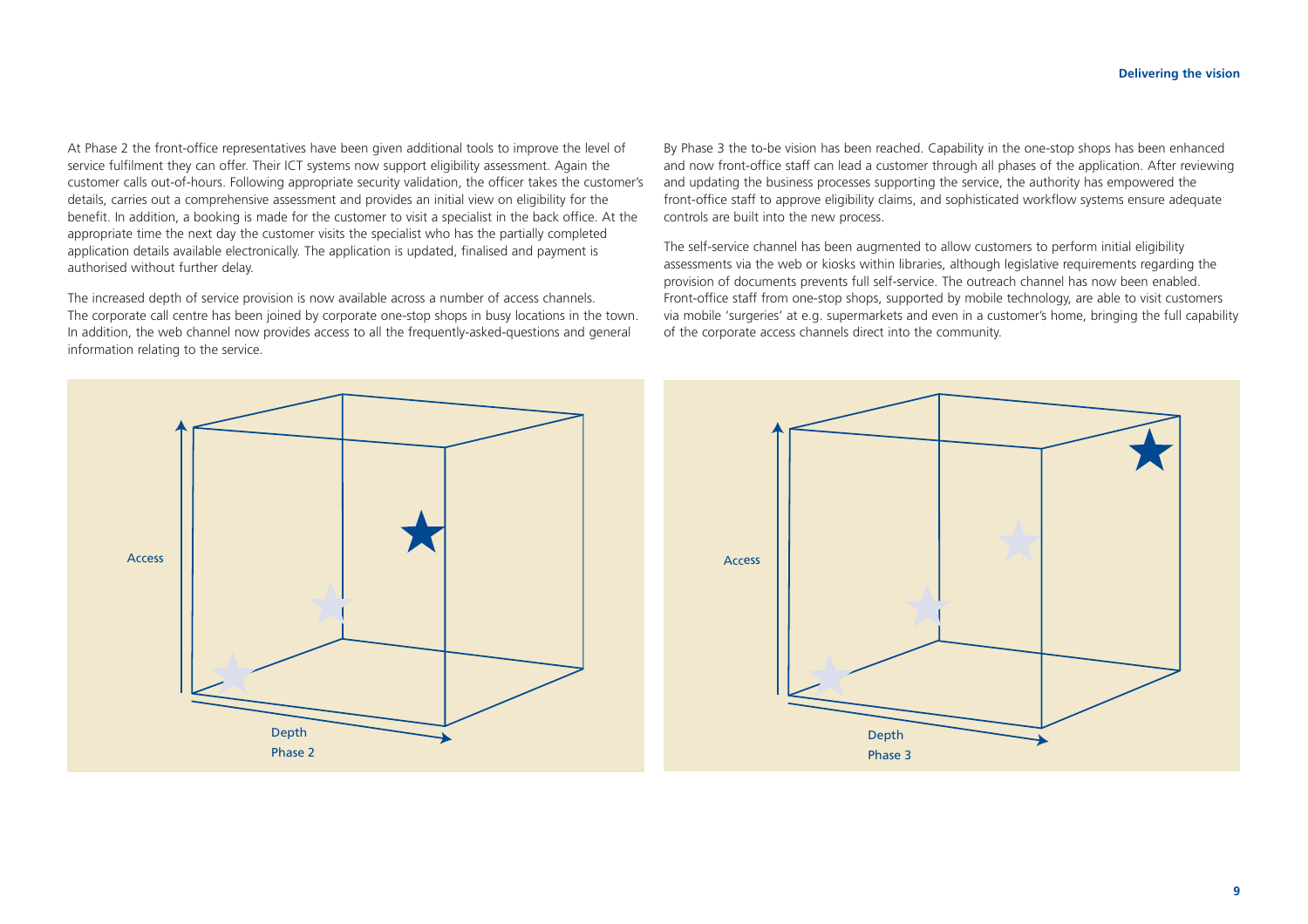# Capability & Capacity

### **Capability**

There are five major capabilities that the organisation must possess, or bring in, for a successful transformation:

- **People.** With any transformation programme the people element is key. New organisation structures are defined incorporating the new front office and changes to the back office, and the transition to the new arrangements is carefully managed.
- **Process.** Process work concentrates on defining the operations of the new front office i.e. the front office process for each service to be incorporated, where handovers to the back office occur and how the back office must change to reflect the new methods of working.
- **Technology.** A significant technology implementation establishes the new architectures necessary for the front office. In addition, as the implementation moves into more sophisticated later phases it is likely that there will be requirements to integrate the front office with back office transaction systems
- **Operations.** A variety of disciplines needed to ensure the front office is established including Property Management to cover Estates issues, Finance to ensure the implementation and ongoing operational costs are provided for.
- **Programme Management.** Such a major change is delivered as a unified programme, with strong management drawing together all the constituent activities.

### **Capacity**

It is rare for local government to both possess the required capability in-house and have it available to the programme. Certain skills are acquired externally for short-term use, however the local authority incorporates internal capacity building into its plans. A core team is established of internal staff that will remain on the implementation throughout all the phases. This core is augmented by externals to provide point skills and, crucially, knowledge transfer to the core team. The core team is then selfsufficient in later phases. This capacity building is particularly relevant in the process competency. A core team of process experts becomes skilled in the techniques of business process change, and works with a changing set of back-office secondees to define and agree the new processes. The secondees come from those services involved in that particular phase of implementation.

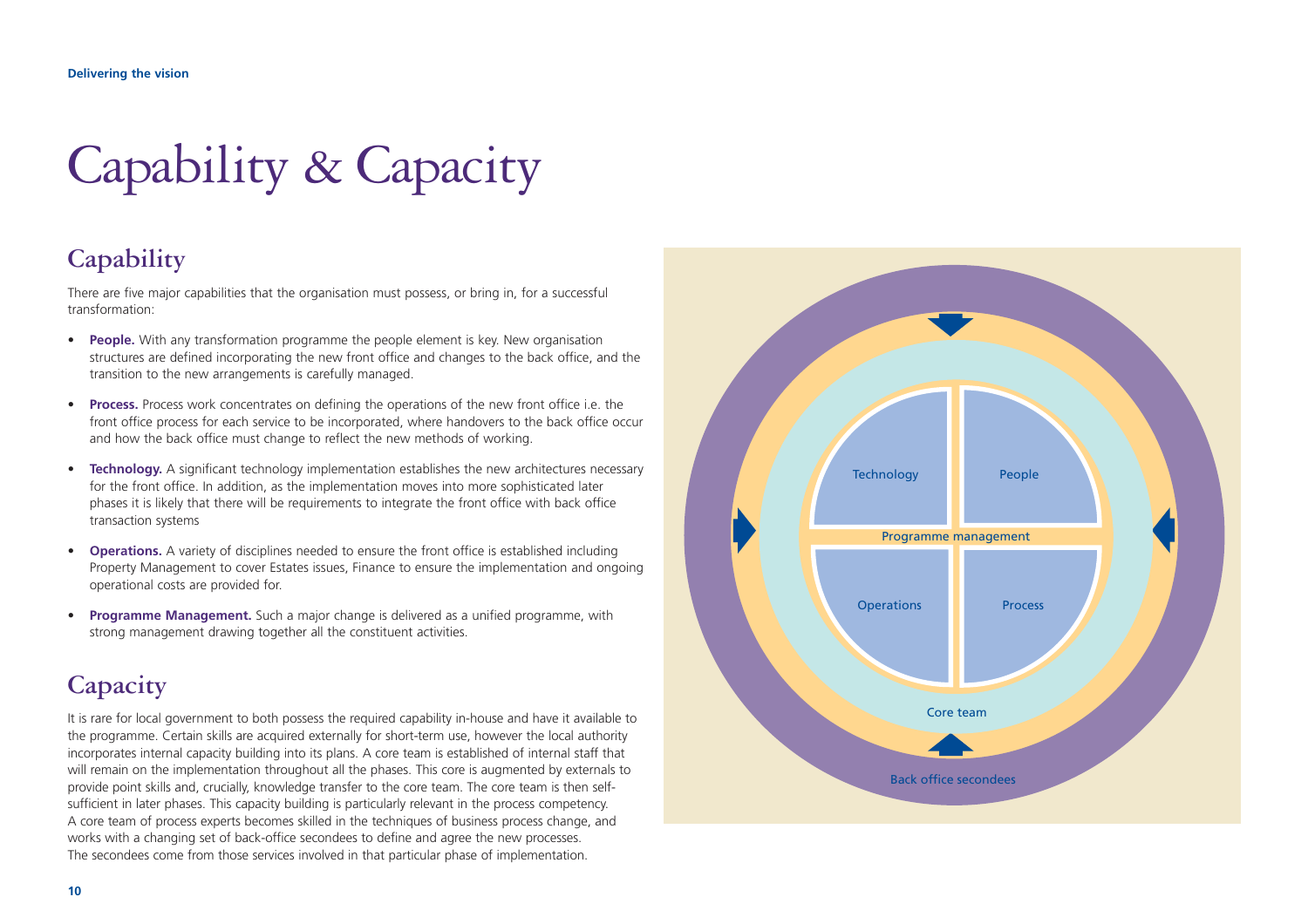## Technology – Key Concepts

The technology that underpins the to-be vision is starting to become well-proven. The public sector has learned from the experiences of the private sector and adapted technology for its own needs. There is one key principle that defines the technology architecture, that of commonality. All access channels are supported by the same set of underlying systems. In addition to simplifying technical support and provision, this ensures that common information is provided to all access channels. This is vital, for example in ensuring that a contact centre representative has access to a letter received by the back-office the day before, or that an outreach worker has an up-to-date picture of remaining budget before approving a discretionary award.

The enablers of the architecture include:

- a customer relationship management (CRM) system to track customers' details and their histories of interactions with the authority. The CRM, supported by workflow, also embeds the processes that officers use in dealing with any particular service. This is how a generic front office representative is able to process enquiries across the wide range of authority services;
- Knowledge Management systems, often based around the Council's intranet, contain information on how the authority does business, capturing frequently-asked-questions and details on the specifics of service provision;
- Document Management systems enable the capture of all paper-based information e.g. letters and application forms, for secure storage and to permit access to the information from a range of locations and channels; and
- sophisticated integration suites which link the front-office systems such as CRM into the backoffice information stores. These integration suites reduce the complexity of connecting myriad systems together and significantly ease upgrade paths as back-office systems are replaced.

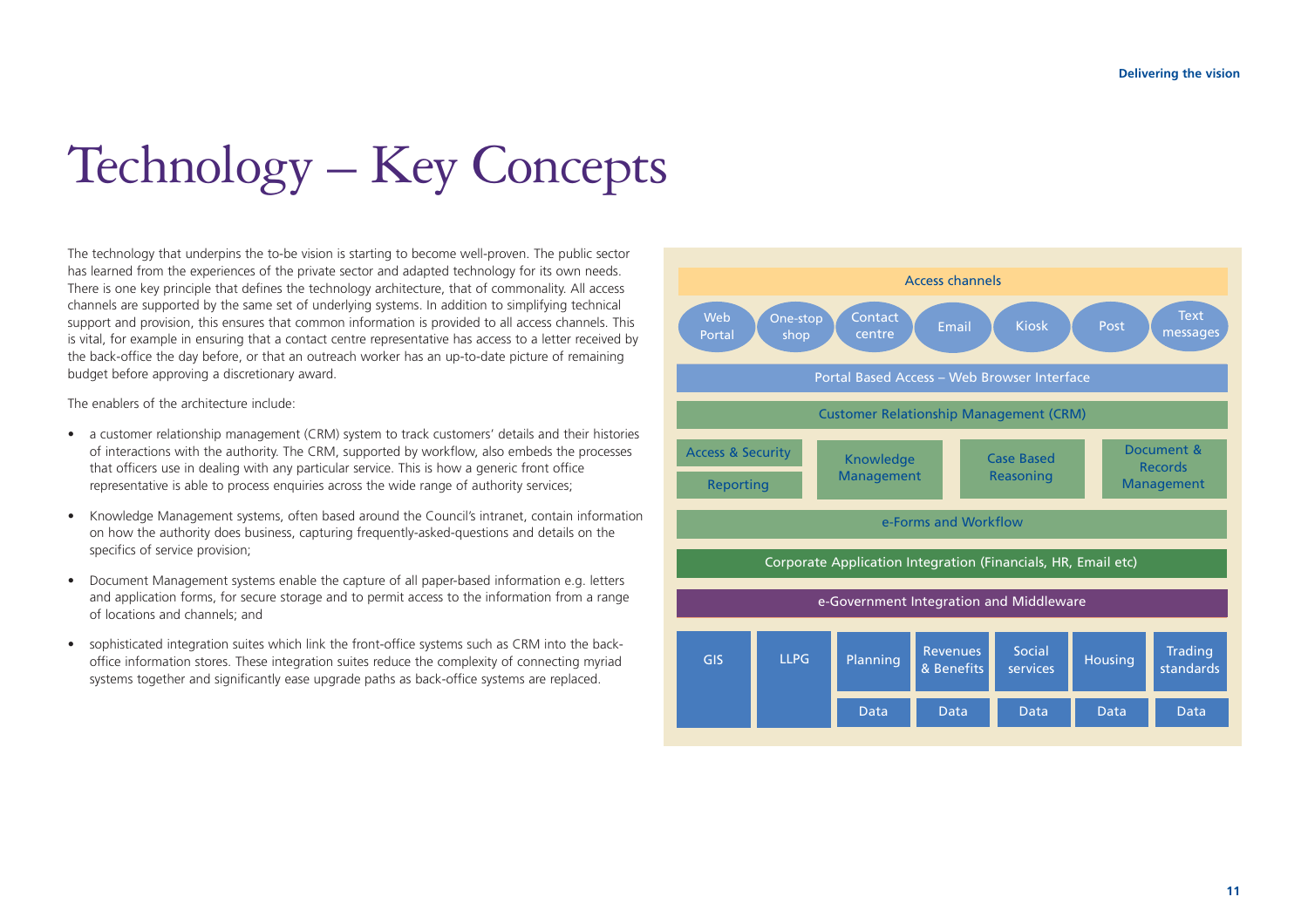### Insights

#### **Pilot then expand**

At Phase 0 of the customer services revolution it is likely that embryonic implementations of access channels exist across the authority e.g. single service call centres. These implementations are vital considerations for rollout planning, to ensure the corporate solution learns from early pilots, and also to prevent any degradation in service as the pilots migrate into the long-term vision.

#### **Realising benefits of self-service**

Much hype has been created around the potential of selfservice e.g. via the Web to save businesses money. For local authorities it is more complex. The private sector can close down access channels or penalise customers for their use e.g. airlines selling fares more cheaply via the web. Local Authorities cannot do this, and must balance the desire for more efficient operations with the need to maintain a physical presence and address social exclusion.

> **Deloitte works with a wide range of organisations to 'Deliver the Vision', and possesses deep insight into the challenges that must be faced. A selection is presented here.**

#### **Corporate initiatives**

Although many authorities have built around initiatives coming from one or two service areas, it is vital that the transformation becomes a corporate-wide initiative, with all services being available via common access channels at the appropriate levels of fulfilment. Customers no longer tolerate a 'silo' mentality.

#### **Service quality v cost reduction**

Any organisation reengineering customer service faces two competing pressures – improving services and reducing costs. It is vital that all stakeholders, including politicians, agree on the balance between these pressures. Experience shows that early phases of implementation rapidly improve service, but require an injection of resources. Significant cost savings are achieved in later phases as the common front office replaces duplicate processes across back-office services.

### **Untapped demand**

The experience of early adopters indicates that improving access to the organisation results in a step increase in the volume of interactions, as customers take advantage of the new arrangements. Capacity planning, particularly for staffing levels, prevents this explosion of untapped demand crippling the early phases of rollout.

#### **Service ownership**

There are critical organisation design issues that require early attention, debate and agreement across the authority. Who in the organisation is responsible for customer service, and hence for staff in the front office? Is this consistent across all access channels? Are back-office service managers satisfied with front office delivery for 'their' service areas?